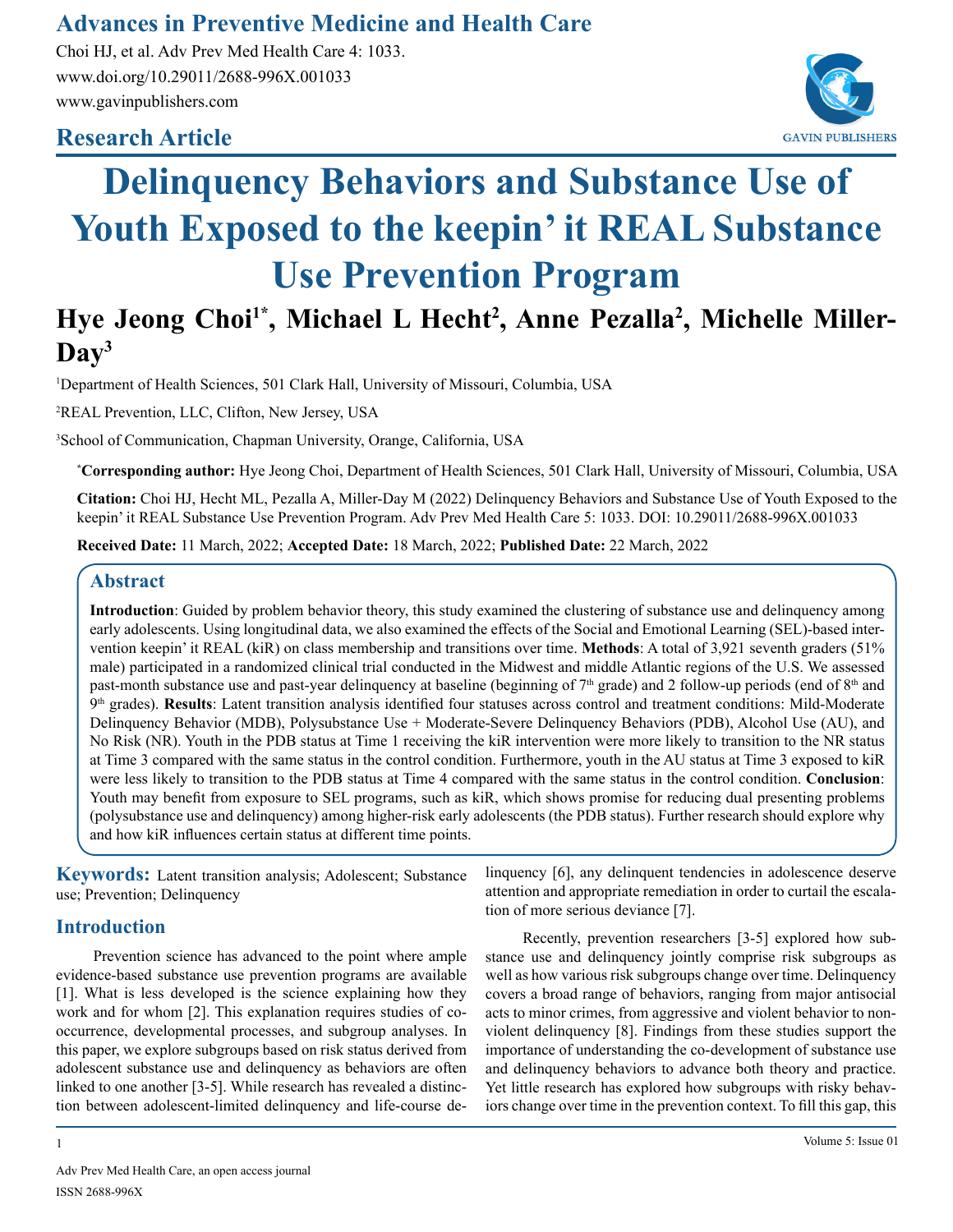study applies Jessor's [9,10] problem behavior theory to identify risk subgroups of youth based on substance use and delinquency behaviors and tests Jessor's [10] construct of transition proneness by comparing youths receiving and not receiving the intervention program keepin' it REAL (kiR).

#### **Adolescent Substance Use and Delinquency**

Adolescent substance use [11] and delinquency [8] continue to be major public health concerns in the United States [12,13]. While evidence suggests they are related [14,15], some studies show that substance use increases the risk of aggressive behavior [14], whereas others suggest the opposite directional causality, namely, that aggressive behaviors may precede the onset of substance use [15], and that a history of recurrent, problematic, impulsive aggression is a risk factor for the later development of substance use, rather than the reverse. Clearly, this relationship is exceedingly complex and moderated by a host of factors that may (and often do) change in unexpected ways over time [16,17]. As a result, more research with a developmental focus is needed to clarify the ways these behaviors cluster together and reconfigure over time.

Problem behavior theory [9,10] helps us understand this challenge through proposing that risky behaviors in youth are related to one another because they stem from shared common factors. Studies in the U.S. [3,4] and Sweden [5] using advanced longitudinal cluster-analyses identified different subgroups engaging in these behaviors. These subgroups can be characterized as "no risk," "single problem behavior," and "co-occurring substance" use and delinquency." The studies also examined whether youth in different subgroups transitioned to other subgroups over time. In general, members of the no risk and co-occurrence subgroups had higher probabilities to stay in the same subgroup across time compared with those in single behavior subgroups [3-5], suggesting that knowing an individual's subgroup can help predict the likelihood of group membership maintenance vs. group membership change. Jessor [10] has referenced this idea as transition proneness, defining it as a "differential adolescent readiness" (p. 7) to initiate new behaviors, marking a change in developmental status. This developmental perspective has been born out in studies of transitional proneness from individuals who do and do not have sex [18] and from those who do and do not drink [19], but few studies have examined the transition of a larger constellation of behaviors across time; moreover, little is known about the extent to which interventions might impact this transitional proneness, and whether the effect of those interventions differs depending on one's risk subgroup.

#### **Social Emotional Learning Interventions and their Impact on Risk Subgroups**

It is useful to examine whether intervention programs encourage movement from higher to lower risk subgroups across

time, such as Social and Emotional Learning (SEL) interventions that promote growth in positive behaviors and inhibit development of negative behaviors. Social and emotional skills are critical to healthy development and reduce risk behaviors [20]. Evidence suggests that SEL interventions impact both conduct problems [21,22] and substance use [20,23]. Social and emotional curricula encourage youth to acquire and effectively apply skills including but not restricted to emotion management, setting and achieving positive goals, feeling and showing empathy for others, establishing and maintaining positive relationships, and making responsible decisions [24]. A meta-analysis of SEL interventions evaluations revealed statistically significant increases in social-emotional skills and fewer conduct problems, emotional distress, and substance use [20,25]. However, the question remains whether these programs extend to subgroups of youth that may vary in their levels of risk. This study uses the SEL-based keepin' it REAL (kiR) program to better understand its impact on participants' risk subgroup memberships.

#### **"keepin' it REAL" Intervention**

keepin' it REAL (kiR) is a multicultural middle school curriculum based on SEL [26] and Narrative Engagement Theory (NET) [27]. kiR promotes the development of social and emotional competencies using NET, which argues that narrative health messages offer advantages over other message forms (e.g., didactic/ informational), particularly when trying to reach low awareness and/or message-resistance audiences [27]. Narratives that engage an audience through the qualities of interest, realism, and identification provide cognitive and behavioral models of healthy behaviors that "re-story" or change the narrative about unhealthy but potentially favorably perceived behaviors such as substance use.

Based on NET, program developers of kiR identified youth narratives about drugs, drug use, and drug offers from years of research into substance use offer resistance processes [28]. This research shaped the development of the curriculum and provided content for examples, classroom activities, and narrative videos modeling effective resistance strategies to promote social and emotional competencies. Based on SEL, kiR teaches youth to identify risks and consequences, develop decision making skills, identify sources of social support, and promote anti-drug norms. kiR was found to be effective in reducing substance use in several group randomized trials [29,30]. kiR produced significant effects on overall substance use in an urban, multi-ethnic middle school sample [30] and a culturally-adapted version for rural middle schools also provided evidence of effectiveness [31]. For further description of the adaptation processes see Appendix A. In this study we utilized data from the rural middle school project to identify subgroups regarding substance use and delinquency as well as kiR's effects on subgroups transitions and membership. The following research questions were posed: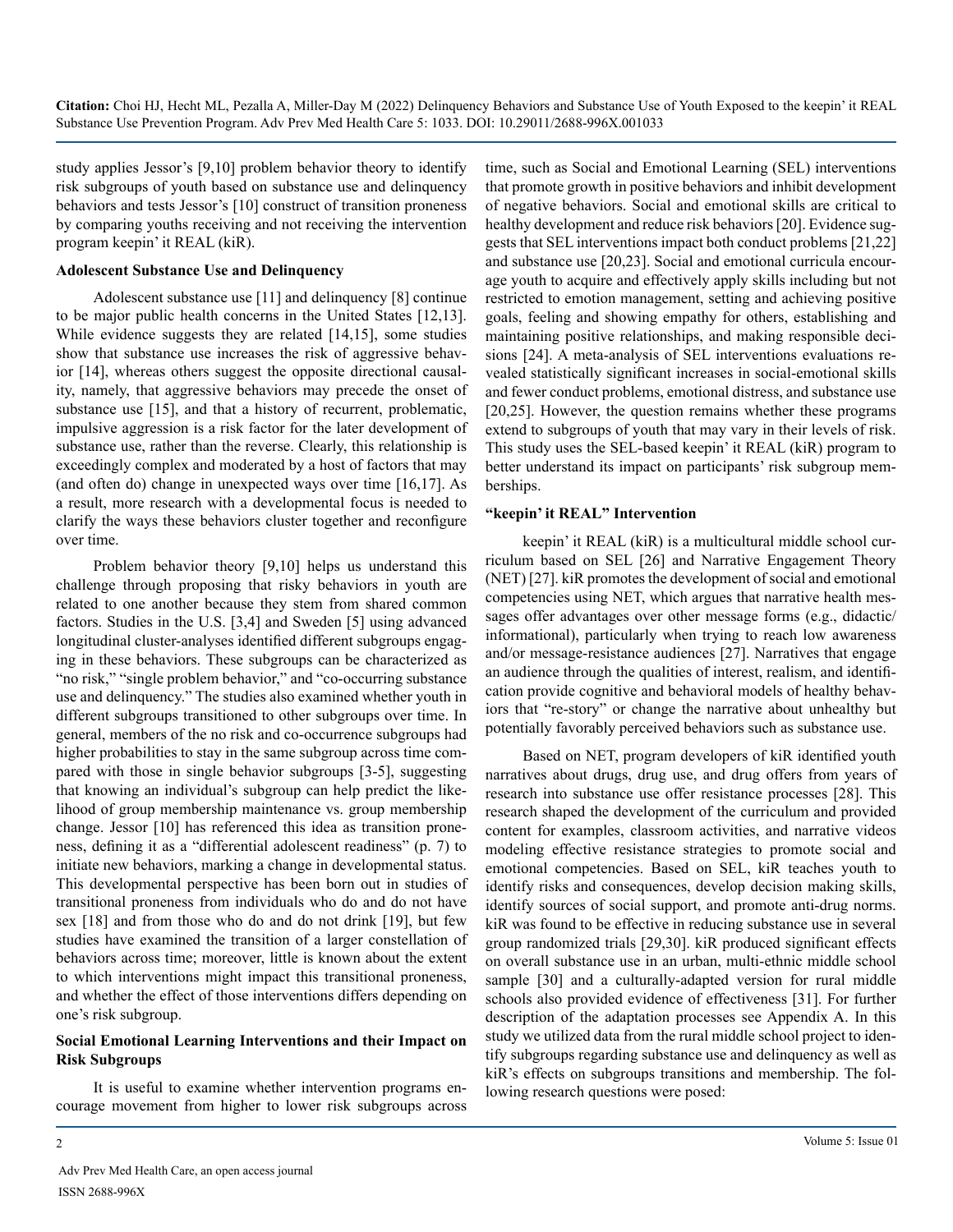**RQ1:** Are there discrete subgroups of individuals based on their patterns of substance use and delinquent behaviors?

#### **Measures**

**RQ2:** Do the transition probabilities and memberships in subgroups differ between youth receiving kiR and youth not receiving kiR?

#### **Methods**

#### **Study Procedure and Participants**

The initial recruitment involved 60 rural middle schools from Pennsylvania and Ohio of which 39 agreed to participate with 14 assigned to the control condition, 11 to the kiR original curriculum condition, and 14 to the kiR rural curriculum condition [32] (for more details see second author's paper [31] for Consort Flow Diagram). Thirty-two teachers in both treatment conditions received curriculum materials and in-person training before they delivered the intervention as a part of the regular curriculum.

We obtained passive parental consent and active student assent for all three years of the study. One month prior to each survey administration parents were sent a message from the school notifying them that surveys would be administered to their students as a part of implementing their substance use prevention curriculum and providing contact information as well as a form to submit if they did not want their student to participate in the survey. Students whose parents did not consent were provided with an alternative task during the survey administration. Students with parent consent were asked to assent to survey participation before survey administration. All students who were present in class during survey administration provided assent. Students were then administered paper-and-pencil surveys in the fall of 2009 (T1:  $7<sup>th</sup>$  grade; pretest), in spring of 2010 (T2:  $7<sup>th</sup>$  grade; 11 weeks after the pretest), spring of 2011 (T3: 8th grade; 12 months after immediate posttest) and again in the spring of 2012 (T4:  $9<sup>th</sup>$  grade; 24 months after immediate posttest). The intervention was implemented within 3 days of the pretest. Students in the treatment received the curricula over a 10-week period (1 lesson per week; 30-40 min/lesson) delivered by trained teachers. Students in the control group schools received no program. Data from T2 were not analyzed because it was an immediate posttest. We received approval from a university institutional review board before initiating the study.

A total of 3,921 students participated in the study. At baseline, all students reported themselves as  $7<sup>th</sup>$  graders (mean age of 12.31,  $SD = 0.50$ . The sample was 51% male and 49% female. Consistent with their rural communities, the majority reported themselves as white (79.1%), with the remaining reporting being Hispanic (2.2%), Asian or Pacific Islander (0.4%), African American  $(1.6\%)$ , Native American  $(1.6\%)$ , mixed  $(1.4\%)$ , and not reported (13.7%). Control consisted of 1,362 students (35%), 919 students (23%) were in kiR, and 1,640 students (42%) in kiR rural.

**Past-month substance use (Latent Class/Transition Analysis Indicators; T1, 3 & 4).** Guided by a previous school-based intervention study [33], we measured the amount of alcohol, cigarettes, marijuana, and chewing tobacco used in the past-30 days with nine response options for alcohol  $(1 = None$ . I have never had even one sip of alcohol  $\sim$  9 = More than 30 drinks), with eight response options for cigarettes (1 = None, I have never even had one puff  $\sim$  8 = More than 2 packs of cigarettes) and for marijuana ( $1 =$  None  $\sim$  $8 =$  More than 40 times), and seven response options for chewing tobacco (1 = None  $\sim$  7 = More than 30 times). We created binary variables (e.g., alcohol use: Yes vs. No) for each substance because of skewness.

**Past-year delinquency (Latent Class/Transition Analysis Indicators; T1, 3 & 4).** Participants reported their past-year delinquency behavior using three items from the antisocial behaviors questionnaire [34,35]. The items included "In the past year (12 months) have you stolen anything that did not belong to you?/destroyed anything on purpose which did not belong to you?/been in a physical fight?" using three response options  $(1 = never, 2 = yes,$ once,  $3 = yes$  more than once).

#### **Analytical Plan**

We performed a 3 step Latent Transition Analysis (LTA) [36] using Mplus 7.4 [37], requiring three sequential steps: identifying the measurement model including measurement invariance, estimating measurement errors at each time point using the measurement model in step 1, and estimating transition probabilities by considering measurement errors in step 2.

**Step one:** We developed a measurement model by estimating latent status with seven indicators (i.e., monthly alcohol, cigarette, marijuana, chewing tobacco, yearly theft, damage, and physical fight) at each time point with assumption of measurement invariance but not estimating transition probabilities in the analysis. To find the optimal number of statuses, several statistical indicators were considered: Akaike information criterion (AIC) [38], Bayesian Information Criterion (BIC) [39], and entropy [40]. Lower values of AIC and BIC indicate a better model fit. Entropy is an indicator of quality of class classification (range: 0-1), with the higher value indicating better class separation. Also, we considered the theoretical interpretation, indicating that k statuses provided additional and meaningful statuses compared with k-1 statuses across time. All criteria were considered in determining the optimal number of statuses.

The measurement invariance assumption was tested by comparing a model with restricted item response probabilities across time points (BIC= $47802.25$ ) with another model (BIC= $57556.26$ ) with unrestricted item response probabilities across time points.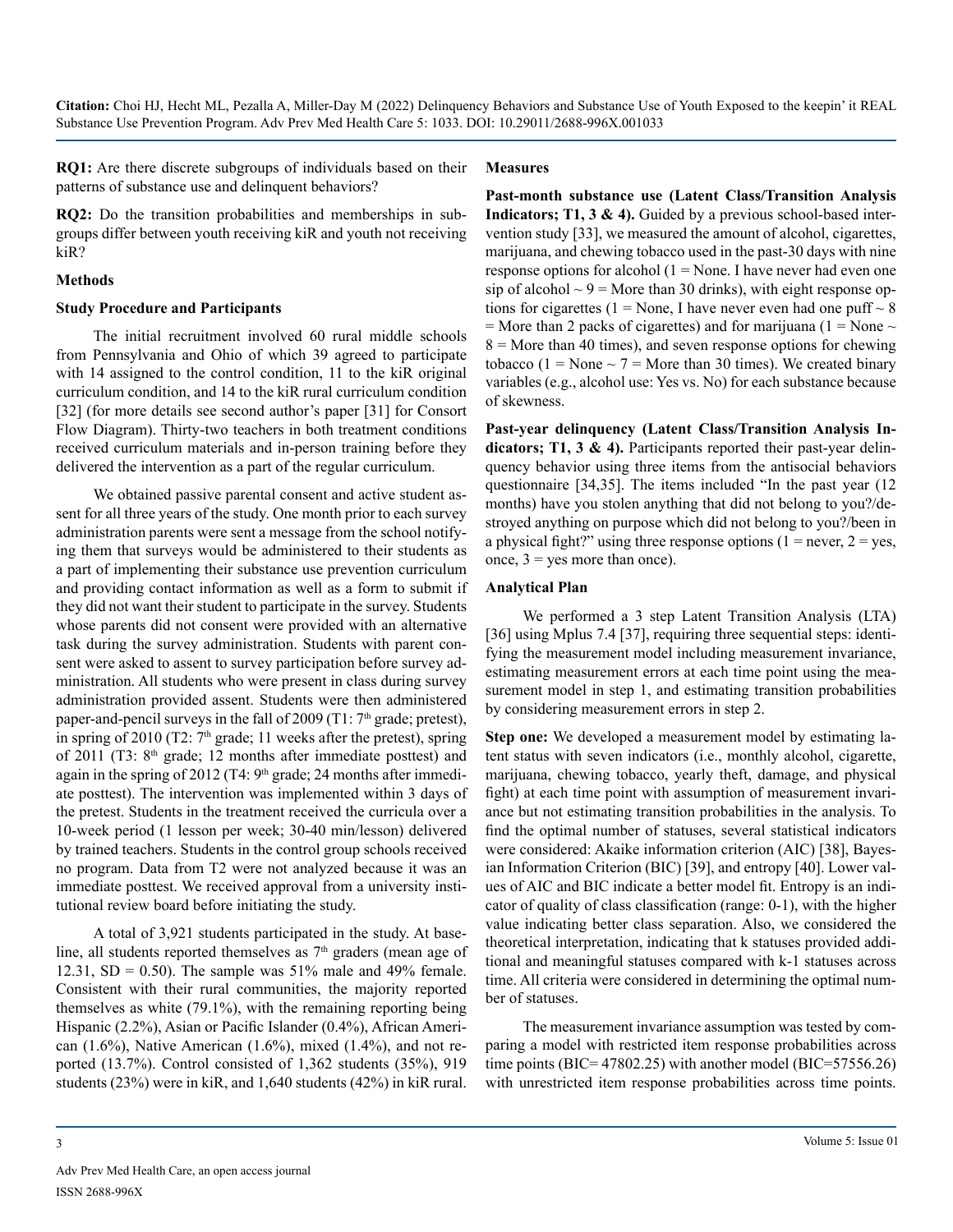The smaller BIC of model 1 led us to conclude that our assumption was met.

After identifying the number of statuses in the measurement model with measurement invariance, we tested whether both curriculum groups (e.g., kiR rural and kiR original) would have the equivalent "composition" of k statuses in a measurement model. We compared model A (BIC=34107.52) with restricted item response probabilities between these two curriculums (e.g., kiR rural and kiR original) with model B (BIC=34326.85) with unrestricted item response probabilities between two curriculums. We concluded that "composition" in k statuses in both curriculum groups were equivalent given the lower BIC. Based on this information we combined the two curricula conditions into one "treatment condition" for a more easily interpreted LTA model.

We also tested whether the "composition" (configuration) of the k statuses remained equivalent between the experimental conditions (e.g., combining two curriculum conditions: "treatment" thereafter and control) in a measurement model. We restricted item response probabilities between the experimental conditions (e.g., treatment and control). We compared BIC in this model (BIC=52677.77) with the model of unrestricted item-response probabilities between the experimental conditions in the measurement model (BIC=52943.06) and concluded that "composition" in k statuses in each experimental condition was equivalent because of a smaller BIC. Thus, we concluded that the final measurement model had equivalent "composition" at k statuses for each condition (i.e., control vs treatment) and time.

**Step two:** We ran a LCA with k classes at each time point to produce the most likely class variables and classification errors at each time point using latent class posterior distribution obtained in the results of the final measurement model (e.g., k statuses with measurement invariance). We fixed measurement parameters using estimated values of the final measurement model. We also calculated the log ratios from classification errors tables for the most likely class at each time point to prepare for the mode in the step 3.

**Step three:** We used the most likely class variable at each time point in the second step as latent statuses indicators for each time point with parameters fixed at the log ratios. We estimated transition probabilities and class membership difference by including experimental conditions as a covariate  $(0 =$  control vs  $1 =$  treatment) to answer RQ2 (read these to learn more about LTA with covariates [37,41]. The least risky behavior group (e.g., No Risk) served as the reference group (i.e., testing significant transition probabilities and class membership difference between control and treatment) in a series of multinominal regressions (IV: experimental conditions) to answer RQ2. Because LTA estimates transition

probabilities at a specific time (t) given their status at a prior time (t-1), we did not control prior transition probabilities from T1 to T2 when we employed a series of multinominal regression. We removed 28 youth (12 students in the control and 16 students in the treatment) because they did not provide any information on the variables of interest (e.g., past-month alcohol, past-year fight) across time. These 28 youth were not significantly different from remaining sample in terms of gender, age, and study condition but these 28 youth were less likely to be White (54%) compared with remaining sample (White:79%;  $\chi(1)=11.10$ , p<.001). We employed a full information maximum likelihood (FIML) procedure to deal with missing data [42]. We also controlled for clustering at the school level with the command "complex" and "cluster" in the analysis, which adjusts the standard errors using a sandwich estimator [37]. Examination of pretest equivalence showed no significant differences in past-month substance use and past-year adolescent delinquency tendencies between control and treatment at baseline at  $p < .05$ . We noted that gender and age were not significantly different between two conditions although more people in the control (83%) reported themselves as White than did those in the treatment (77%,  $\chi$  (1)=16.22, p<.001). Youths reported at least one lifetime experience on alcohol (24%), cigarette (12%), marijuana (2%), and chewing tobacco (10%). Despite no significant differences about most lifetime history of substance use in experimental conditions, youths in the control had slightly higher reports on lifetime chewing tobacco (11%) compared with those in the treatment (9%;  $\chi(1)=7.15$ , p=.008).

#### **Attrition Analysis**

Participants who completed the surveys at Time 3 and Time 4 were significantly different in terms of substance use and delinquency from participants present only at baseline. Youths who used alcohol ( $\chi$  (1)=4.83, p=.03), cigarettes ( $\chi$  (1)=17.21, p<.001), marijuana ( $\chi$  (1)=7.08, p=.008); destroyed something ( $\chi$  (2)=9.48, p=0.009); or were involved in a physical fight  $(\chi$  (2)=22.42, p<.001) at baseline were more likely to attrite from the study at Time 3. Youths who used alcohol  $(\chi(1)=15.37, \text{p} < 0.001)$ , cigarettes (χ (1)=26.84, p<.001), marijuana (χ (1)=19.69, p<.001), chewing tobacco ( $\chi$  (1)=8.64, p=.003); destroyed something ( $\chi$  (2)=21. 85, p<.001); or were involved in a physical fight ( $\chi$  (2) = 69.31, p<.001) at baseline were more likely to attrite from the study at Time 4.

#### **Results**

The number of participants reporting past-month substance use increased over time, while the overall trend in past-year adolescent delinquency tendencies varied (See Table 1).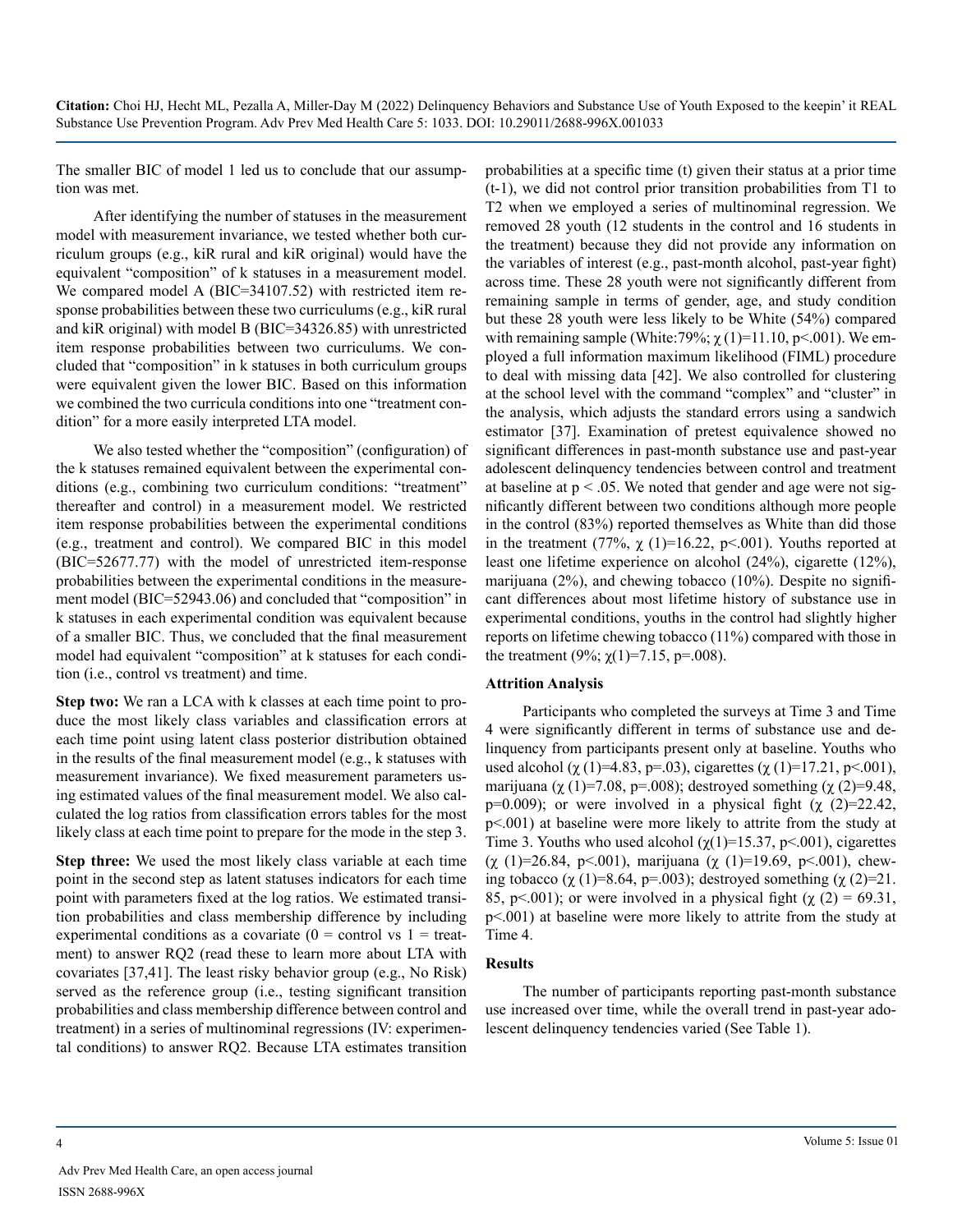| Risky behaviors*                      | <b>Baseline (T1)</b> | Time 3 (appx. 1.5 year follow-<br>up) | Time 4 (appx. 2.5 year follow-up) |
|---------------------------------------|----------------------|---------------------------------------|-----------------------------------|
|                                       | $n$ (%)              | $n$ (%)                               | $n$ (%)                           |
| Monthly alcohol use                   |                      |                                       |                                   |
| No                                    | 3085 (94.00)         | 2197 (81.98)                          | 2453 (77.26)                      |
| Yes                                   | 197(6.00)            | 483 (18.02)                           | 722 (22.74)                       |
| Monthly Cigarette use                 |                      |                                       |                                   |
| No                                    | 3188 (96.81)         | 2409 (89.75)                          | 2718 (85.66)                      |
| Yes                                   | 105(3.19)            | 275 (10.25)                           | 455 (14.34)                       |
| Monthly Marijuana use                 |                      |                                       |                                   |
| No                                    | 3265 (99.15)         | 2548 (94.93)                          | 2877 (90.84)                      |
| Yes                                   | 28(0.85)             | 136 (5.07)                            | 290 (9.16)                        |
| Monthly Chewing tobacco use           |                      |                                       |                                   |
| No                                    | 3180 (96.69)         | 2465 (91.91)                          | 2856 (89.90)                      |
| Yes                                   | 109(3.31)            | 217 (8.09)                            | 321 (10.10)                       |
| Yearly experience to stole anything   |                      |                                       |                                   |
| No                                    | 2840 (86.88)         | 2249 (83.82)                          | 2677 (84.29)                      |
| Once                                  | 313 (9.57)           | 245 (9.13)                            | 284 (8.94)                        |
| More than once                        | 116(3.55)            | 189 (7.04)                            | 215 (6.77)                        |
| Yearly experience to destroy anything |                      |                                       |                                   |
| No                                    | 2784 (84.75)         | 2214 (82.37)                          | 2623 (82.56)                      |
| Once                                  | 358 (10.90)          | 278 (10.34)                           | 305 (9.60)                        |
| More than once                        | 143 (4.35)           | 196 (7.29)                            | 249 (7.84)                        |
| Yearly a physical fight               |                      |                                       |                                   |
| No                                    | 2327 (70.79)         | 1984 (73.84)                          | 2380 (74.82)                      |
| Once                                  | 555 (16.88)          | 428 (15.93)                           | 495 (15.56)                       |
| More than once                        | 405 (12.32)          | 275 (10.23)                           | 306 (9.62)                        |

**Note:** \* There were no significant differences in risky behaviors between control and treatment at baseline at p-value, 0.05.

**Table 1:** Frequency and Percentages of Substance use and Externalizing Behaviors across Time.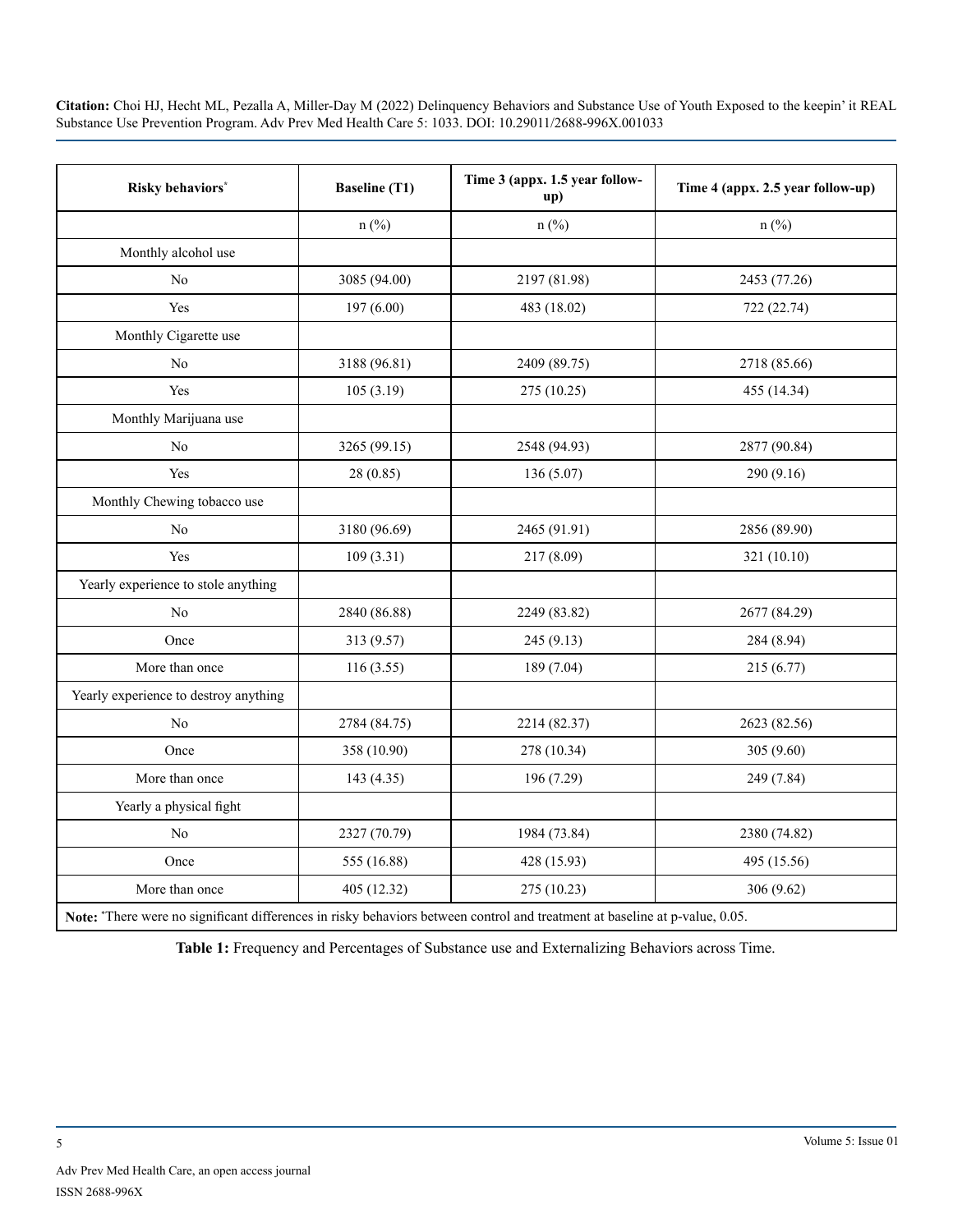#### **Substance Use and Delinquency Behaviors Status**

Table 2 contains the model fit indices for the measurement model. Although the measurement model with 5 statuses had a smaller BIC, it had lower entropy (.614). Also, in the 5-status measurement model, one status had very low prevalence rendering it uninterpretable in a series of further analyses (e.g., <1 % in overall sample).

| Model     | Log Likelihood | df | AIC-     | BIC.     | adj BIC  | Entropy |
|-----------|----------------|----|----------|----------|----------|---------|
| 2 classes | $-24518.98$    | 23 | 49083.95 | 49228.10 | 49155.01 | 0.72    |
| 3 classes | $-23996.56$    | 36 | 48065.12 | 48290.73 | 48176.33 | 0.72    |
| 4 classes | $-23698.58$    | 49 | 47495.17 | 47802.25 | 47646.55 | 0.71    |
| 5 classes | $-23569.39$    | 62 | 47262.78 | 47651.33 | 47454.33 | 0.61    |
| 6 class   | Not identified |    |          |          |          |         |

**Note:** Model selection was performed before we compared with control and treatment only model. That is, these fit statistics refer to an unconstrained model regarding experimental condition in LCA.

Df: Degree of freedom, AIC: Akaike Information Criterion, BIC: Bayesian Information Criterion

#### **Table 2:** Measurement Model Fit indices.

As a result, we selected the more parsimonious 4-status measurement model, labeling these: 1) Mild-Moderate Delinquency Behaviors (MDB), 2) Alcohol Use (AU), 3) Polysubstance + Moderate-Severe Delinquency Behaviors (PDB), and 4) No Risk (NR).

Table 3 contains the item response probabilities for each status. Youths in the MDB status reflected the lowest probability of using any substance but reflected moderate probabilities for delinquency behaviors. Youths in the AU status had relatively moderate probabilities of using alcohol within the past month, but relatively moderate probabilities of not using cigarette, marijuana and chewing tobacco in the past month. AU had relatively high probabilities of reporting in "never" engaging in delinquency behaviors in the past year. Youths in the PDB status had the highest probabilities across all five substances used and lowest in reporting "never" on delinquency. Youths in the NR status had the lowest item probabilities across all risky behaviors.

|                             | Mild-moderate Delinquency<br>behavior | Alcohol Use | Polysubstance +<br>moderate-severe<br>Delinquency Behavior | No Risk      |  |  |  |  |
|-----------------------------|---------------------------------------|-------------|------------------------------------------------------------|--------------|--|--|--|--|
|                             | Estimated Prevalence (%)              |             |                                                            |              |  |  |  |  |
|                             |                                       | Time 1      |                                                            |              |  |  |  |  |
| Control                     | 171 (12.67)                           | 17(1.26)    | 10(0.74)                                                   | 1152(85.33)  |  |  |  |  |
| Treatment                   | 331 (13.02)                           | 31(1.22)    | 29(1.14)                                                   | 2152 (84.62) |  |  |  |  |
|                             |                                       | Time 3      |                                                            |              |  |  |  |  |
| Control                     | 95 (7.04)                             | 125(9.26)   | 46(3.41)                                                   | 1084 (80.30) |  |  |  |  |
| Treatment                   | 213 (8.38)                            | 190 (7.47)  | 73 (2.87)                                                  | 2067 (81.28) |  |  |  |  |
|                             |                                       | Time 4      |                                                            |              |  |  |  |  |
| Control                     | 81 (6.00)                             | 254 (18.81) | 75 (5.56)                                                  | 940 (69.63)  |  |  |  |  |
| Treatment                   | 177 (6.96)                            | 387 (15.22) | 142(5.58)                                                  | 1837 (72.24) |  |  |  |  |
| Item-response probabilities |                                       |             |                                                            |              |  |  |  |  |
| <b>Monthly Alcohol</b>      |                                       |             |                                                            |              |  |  |  |  |
| use                         |                                       |             |                                                            |              |  |  |  |  |
| N <sub>0</sub>              | .83                                   | .40         | .20                                                        | .96          |  |  |  |  |
| Yes                         | .17                                   | .60         | .80                                                        | .05          |  |  |  |  |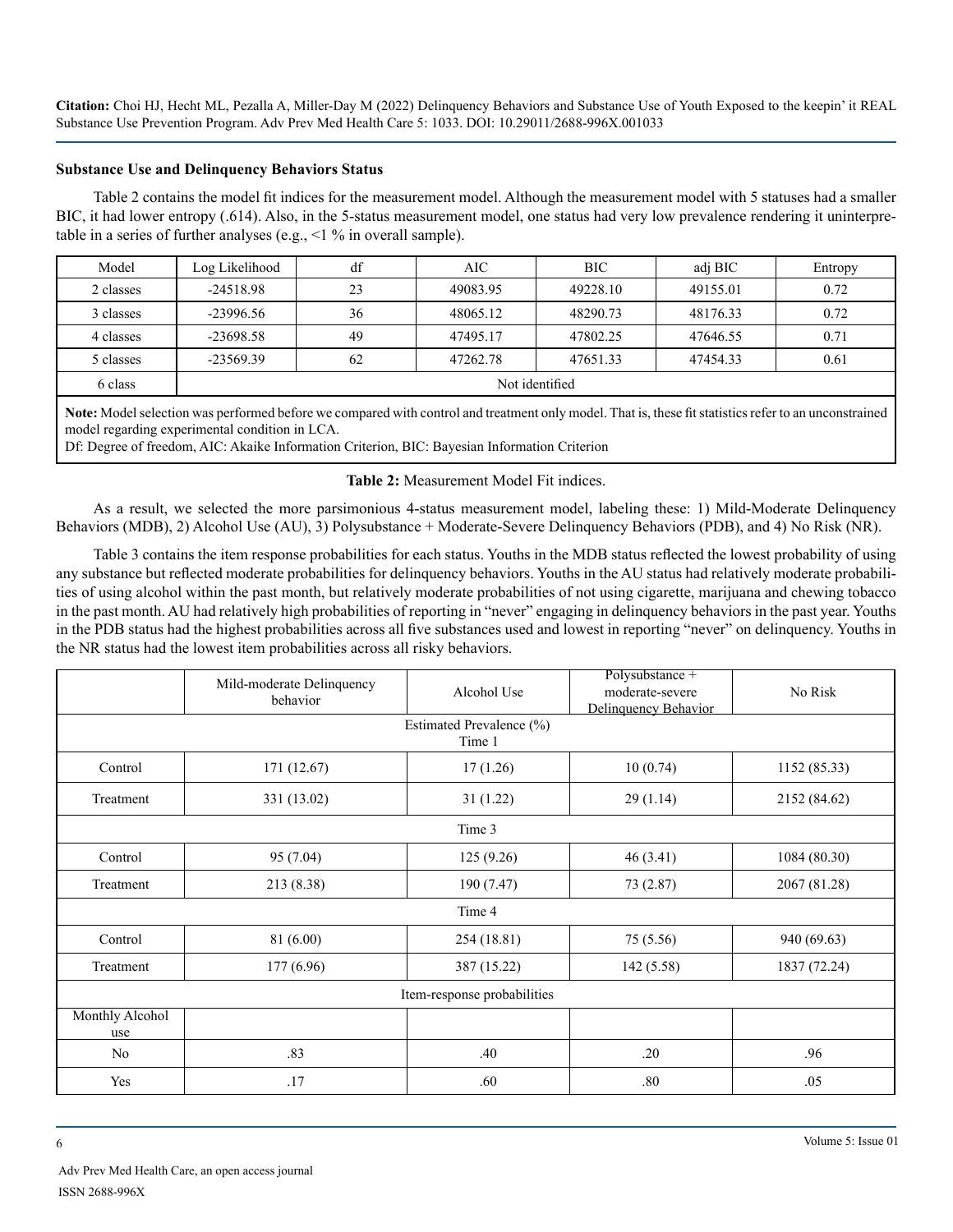| Monthly Cigarette<br>use |         |         |     |         |
|--------------------------|---------|---------|-----|---------|
| No                       | .96     | .53     | .25 | 1.00    |
| Yes                      | .04     | .47     | .75 | $.00\,$ |
| Monthly Marijuana<br>use |         |         |     |         |
| $\rm No$                 | .99     | .79     | .33 | 1.00    |
| Yes                      | $.01\,$ | .21     | .61 | $.00\,$ |
| Monthly Chewing          |         |         |     |         |
| tobacco use              |         |         |     |         |
| $\rm No$                 | .95     | .65     | .54 | .99     |
| Yes                      | .05     | .35     | .46 | .01     |
| Yearly theft             |         |         |     |         |
| Never                    | .47     | .85     | .20 | .96     |
| Once                     | .33     | .14     | .21 | .04     |
| More than once           | .20     | .02     | .60 | $.01\,$ |
| Yearly damage            |         |         |     |         |
| No                       | .29     | $.87\,$ | .12 | .96     |
| Once                     | .43     | .13     | .20 | .04     |
| More than once           | .29     | .00.    | .68 | $.00\,$ |
| Yearly physical<br>fight |         |         |     |         |
| $\rm No$                 | .35     | .53     | .22 | $.86$   |
| Once                     | .32     | .31     | .24 | .11     |
| More than once           | .33     | .16     | .55 | .04     |

**Note:** Sample size for the control condition was 1,350 and sample size for the treatment condition was 2,543 across three time points. Due to rounding up, item probabilities within each indicator can be larger or less than 1.

**Table 3:** Estimated Prevalence and Item Response Probabilities for Three Time Points.

#### **Prevalence and Class membership as Function of Experimental Condition**

NR status youths had the highest baseline prevalence in both the control and in the treatment (Table 3). Youths in the experimental condition (e.g., treatment vs control) were not significantly associated with being in PDB, MDB, and MP status groups compared with NR status across times. NR was a reference group in a series of multinominal regressions to explore the association between experimental condition and class membership.

At baseline, the prevalence of the rest of three statuses in the control and treatment was similar. The second largest prevalence

at this time point was MDB in both control and treatment. AU had the second lowest prevalence in both control and treatment. The lowest prevalence was PEB in both control and treatment. The odds of being in the MDB (b=0.04, SE=.19, p=.85, OR=1.04), AU (b=-0.02, SE=.62, p=.97, OR=0.98), and PDB (b=0.42, SE=.46, p=.35, OR=1.52) relative to the NR were not significantly different between control and treatment.

At Time 3, the second largest prevalence at this time point was MDB and the second lowest prevalence was AU in treatment. Yet the second largest prevalence in control was MDB and the second lowest prevalence was AU. The lowest prevalence at Time3 was PDB in both control and treatment. The odds of being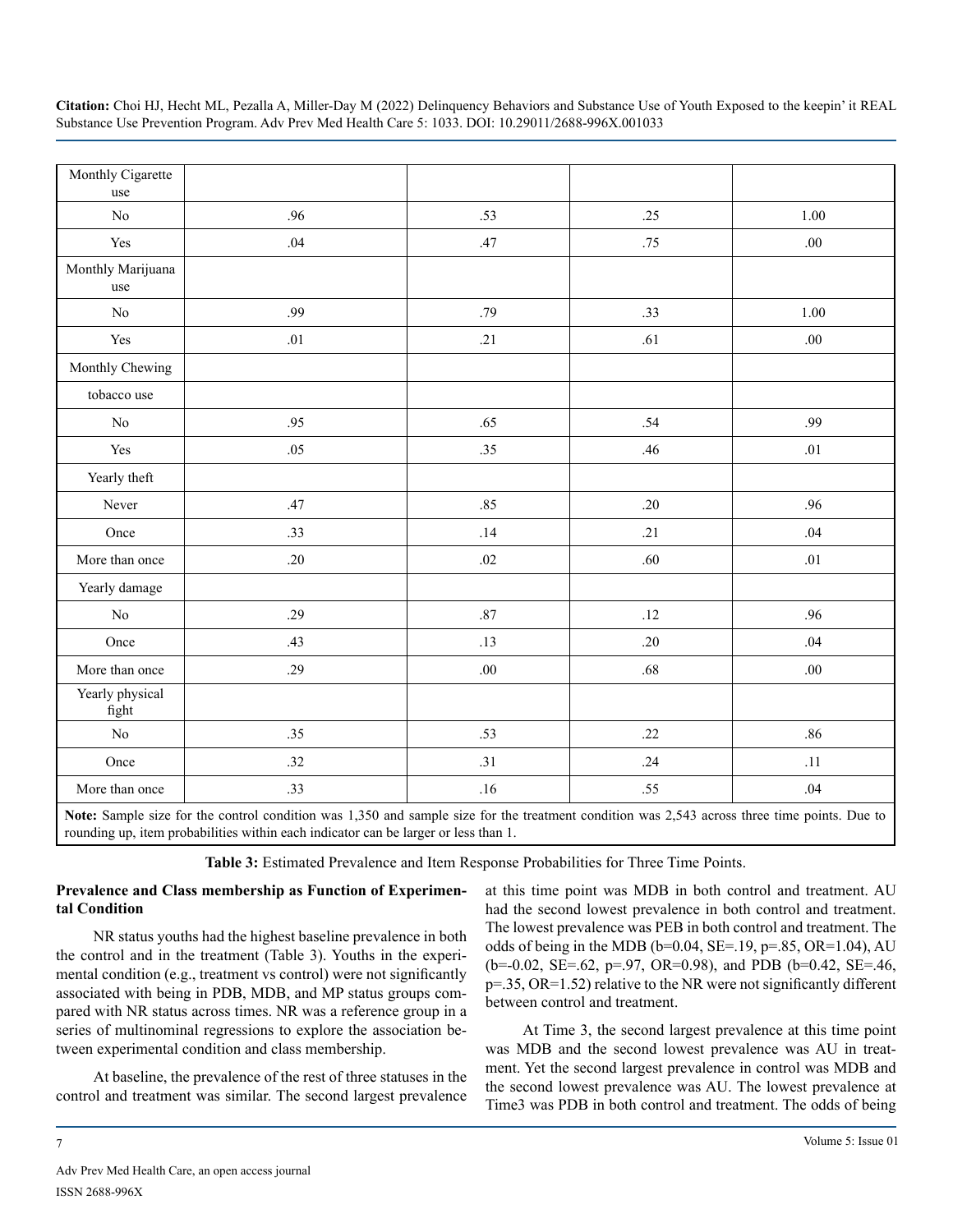in the MDB ( $b=0.22$ , SE=0.32,  $p=.50$ , OR=1.25), AU ( $b=-0.27$ , SE=0.40, p=.50), OR=0.76), and PDB (b=-0.69, SE=.79, p=.38, OR=0.50) relative to the NR were not significantly different between control and treatment.

At Time 4, AU was the second largest status both in the control and treatment. MDB was the second lowest status in control and treatment. The PDB had the lowest prevalence in control and treatment. The odds of being in the MDB (b=0.05, SE=0.20, p=.79, OR=1.05), AU (b=-0.19, SE=.18, p=.28, OR=0.83), and PDB ( $b=0.04$ , SE=.19,  $p=.85$ , OR=1.04) relative to the NR were not significantly different between control and treatment.

#### **Transition of Latent Substance Use and Delinquency Behaviors Status**

**Table 4** contains transition probabilities for each condition.

**Control transition probabilities.** At Time 1, youths in MDB (.41) and AU (.46) were more likely to move to NR at Time 3 than stay in the same MDB (.25) or AU (.37), respectively. Youths in the PDB at Time 1 were more likely to move to AU (.46) than stay in the same status (.39) at Time 3. Youths in the NR at Time 1 were more likely to stay in the same status at Time 3.

Youths in the MDB (.33) at Time 3 were more likely to move to NR at Time 4 than they were to remain in the MDB (.31). Youths in the AU were more likely to stay in the same status at Time 4 (.68). When AU youth transitioned, they were more likely to move to the PDB (.18). Also, youths in the PDB at Time 3 were more likely to stay in the same status at Time 4 (.43). When they transitioned, they were more likely to move to NR (.30) at Time 4. Youths in the NR at Time 3 were more likely to stay in the same status at Time 4.

| Time 3                                                                                                                            |                  |     |            |           |                  |           |            |           |
|-----------------------------------------------------------------------------------------------------------------------------------|------------------|-----|------------|-----------|------------------|-----------|------------|-----------|
| Time 1                                                                                                                            | Control          |     |            | Treatment |                  |           |            |           |
|                                                                                                                                   | <b>MDB</b>       | AU  | <b>PDB</b> | NR.       | MDB              | AU        | <b>PDB</b> | NR.       |
| <b>MDB</b>                                                                                                                        | .25              | .21 | .13        | .41       | .28              | .14       | .13        | .45       |
| AU                                                                                                                                | .00 <sup>†</sup> | .37 | .18        | .46       | .00 <sup>†</sup> | .93       | .02        | .05       |
| <b>PDB</b>                                                                                                                        | .00 <sup>†</sup> | .46 | .39        | .14       | $.00+$           | .03       | .41        | .57       |
| NR                                                                                                                                | .05              | .07 | .02        | .87       | .06              | .05       | .01        | .88       |
|                                                                                                                                   |                  |     |            | Time 4    |                  |           |            |           |
| Time 3                                                                                                                            | Control          |     |            |           |                  | Treatment |            |           |
|                                                                                                                                   | <b>MDB</b>       | AU  | <b>PDB</b> | <b>NR</b> | <b>MDB</b>       | AU        | <b>PDB</b> | <b>NR</b> |
| <b>MDB</b>                                                                                                                        | .31              | .21 | .16        | .33       | .35              | .15       | .01        | .40       |
| AU                                                                                                                                | .00 <sup>†</sup> | .68 | .18        | .14       | .07              | .67       | .06        | .20       |
| <b>PDB</b>                                                                                                                        | .00 <sup>†</sup> | .27 | .43        | .30       | .03              | .12       | .55        | .30       |
| NR.                                                                                                                               | .05              | .13 | .02        | .81       | .04              | .11       | .03        | .82       |
| Note MDR: Mild-moderate Delinquency Rehavior: PDR: Polygubstance + moderate-severe Delinquency Rehavior: AII: Alcohol Use: NR: No |                  |     |            |           |                  |           |            |           |

Mild-moderate Delinquency Behavior; PDB: Polysubstance + moderate-severe Delinquency Behavior; AU: Alcohol Us Risk. Ref: Reference. ǂ transition probabilities are fixed as 0 because of empty jointed cells. Due to rounding up, sum of transition probabilities each raw in each experimental condition can be larger or less than 1.

**Table 4:** Transition Probabilities among Latent Statuses (e.g., subgroups).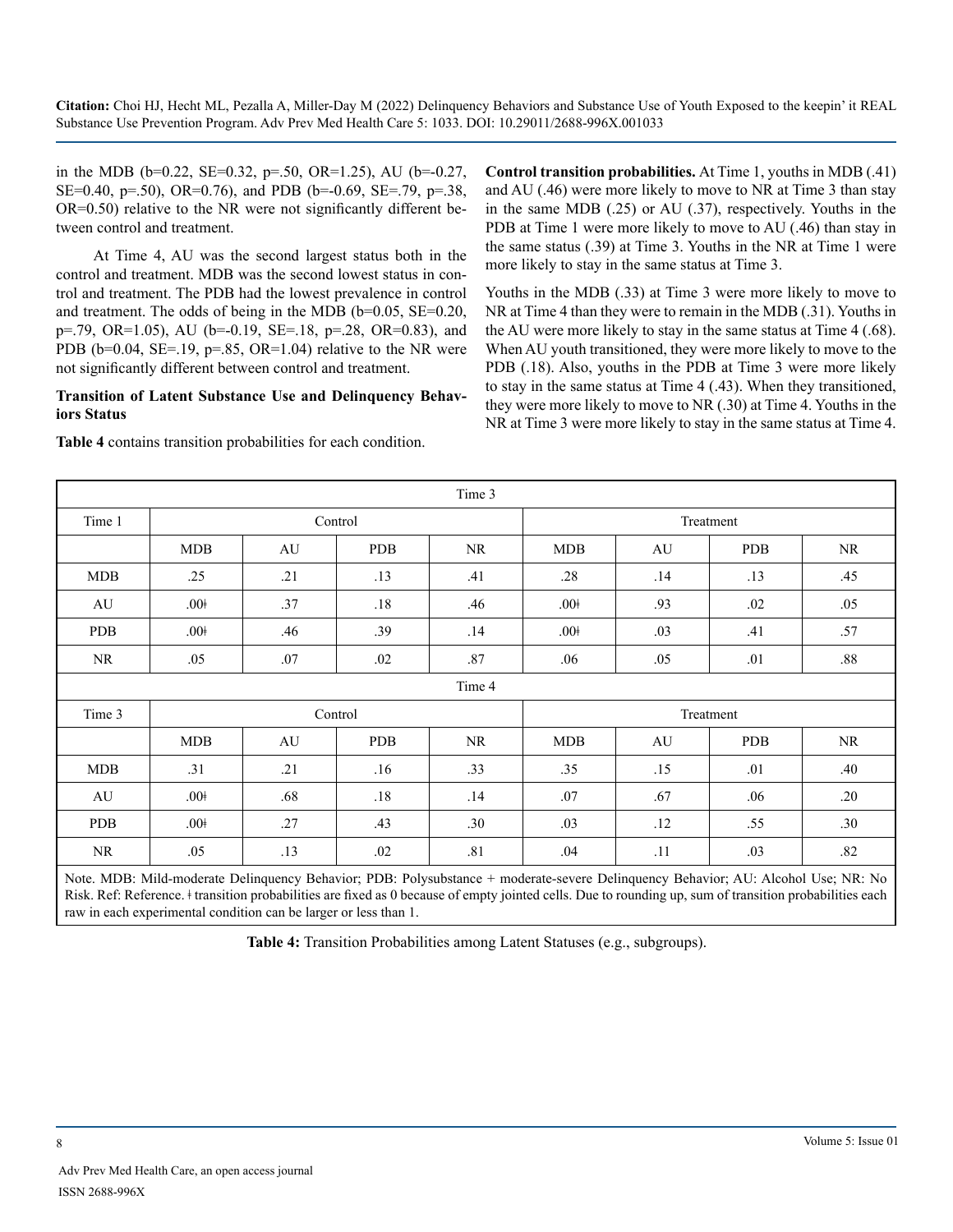**Treatment transition probabilities.** At Time 1 treatment youth in the MDB (.45) were more likely to move to NR at Time 3 than they were to remain in MDP (.28). Youths in the AU at Time 1 were more likely to remain in the same status (.93) at Time 3. When they moved, they were more likely to move to the NR (.05). Youth in the PDB at Time 1 were more likely to move to NR (.57) than remain in the same status (.41) at Time 3. Finally, youths in the NR at Time 1 were more likely to remain in the same status at Time 3.

Youths in the MDB (.40) at Time 3 were more likely to move to NR at Time 4 than they were to remain in MDB (.35). Youths in the AU were more likely to remain in AU at Time 4 (.67). When they transitioned, they were more likely to move to NR (.20). Also, youths in the PDB at Time 3 were more likely to remain in PDB at Time 4 (.55). When they transitioned, they were more likely to move to NR (.30) at Time 4. Youths in the NR at Time 3 were more likely to remain in NR at Time 4.

#### **Comparison transition probabilities between control and treatment**

Two different transition probabilities between control and treatment were significantly different (See Table 5). First, PDB youth in the control group were less likely than the PDB youth in treatment to transition from Time 1 to Time 3 to AU, compared with the transition they made to NR between Time 1 to Time 3  $(OR=.02, p<.001)$ . Second, AU youth in the treatment group were less likely to than AU youth in control to transition from Time 3 to Time 4 to PDB, compared with the transition they made to NR between Time 3 and Time 4 (OR=.23,  $p \le 0.001$ ), implying that the kiR may prevent youth who use alcohol at Time 3 from escalating into polysubstance use along with moderate-severe delinquency behavior at Time 4.

| Time 3                      |                          |                  |                  |     |  |  |  |  |
|-----------------------------|--------------------------|------------------|------------------|-----|--|--|--|--|
|                             | <b>MDB</b>               | AU               | <b>PDB</b>       | NR  |  |  |  |  |
| Given each status at Time 1 | OR (SE)                  | OR (SE)          | OR (SE)          |     |  |  |  |  |
| <b>MDB</b>                  | 1.01(0.53)               | 0.63(0.36)       | 0.98(0.56)       | ref |  |  |  |  |
| AU                          | $\overline{\phantom{a}}$ | 26.19(111.52)    | 1.29(5.95)       | ref |  |  |  |  |
| <b>PDB</b>                  | $\overline{\phantom{0}}$ | $0.02(0.05)$ *** | 0.26(0.48)       | ref |  |  |  |  |
| <b>NR</b>                   | 1.25(0.41)               | 0.76(0.31)       | 0.50(0.40)       | ref |  |  |  |  |
|                             | Time 4                   |                  |                  |     |  |  |  |  |
| MDB<br><b>PDB</b><br>AU     |                          |                  |                  |     |  |  |  |  |
| Given each status at Time 3 | OR (SE)                  | OR (SE)          | OR (SE)          |     |  |  |  |  |
| <b>MDB</b>                  | 0.94(0.58)               | 0.59(0.41)       | 0.49(0.29)       | ref |  |  |  |  |
| AU                          | $\overline{\phantom{a}}$ | 0.70(0.62)       | $0.23(0.22)$ *** | ref |  |  |  |  |
| <b>PDB</b>                  | $\overline{\phantom{a}}$ | 0.46(0.51)       | 1.31(0.78)       | ref |  |  |  |  |
| NR                          | 0.86(0.24)               | 0.83(0.17)       | 2.06(0.91)       | ref |  |  |  |  |

Note. MDB: Mild-moderate Delinquency Behavior; PDB: Polysubstance + moderate-severe Delinquency Behavior; AU: Alcohol Use; NR: No Risk. Ref: Reference. Transition probabilities from AU to MDB and PDB to MDB are fixed as 0 because of empty jointed cells in conditions, we could not test. We used multinominal regressions to test transition probabilities between two conditions (0=control vs 1=treatment). \*\*\*<.001

**Table 5:** Significant -Testing for Transition Probability between Two Conditions.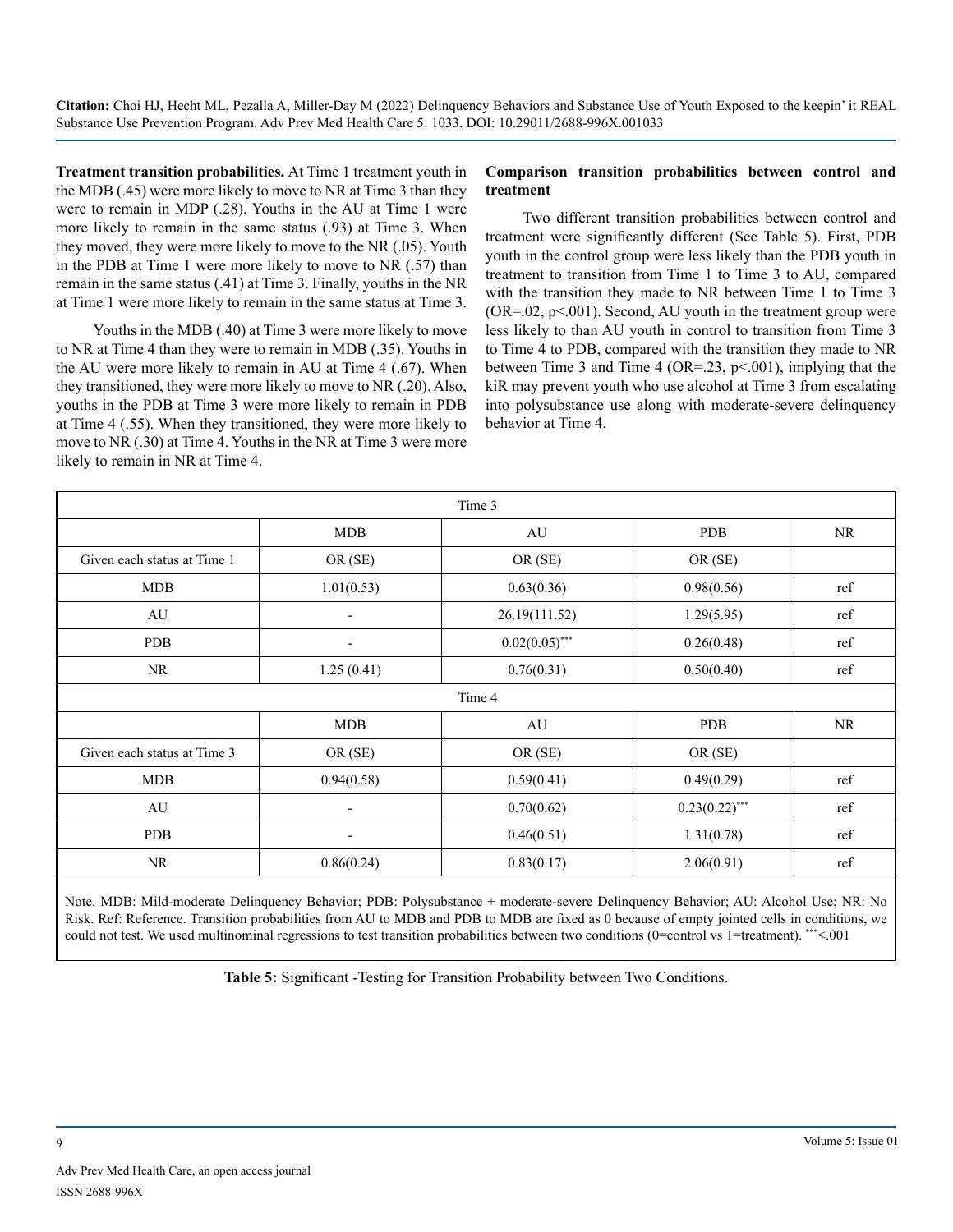#### **Discussion**

The findings of this study extend prior research by identifying risk statuses based on combinations of substance use and delinquency. The study also provides a different perspective by using Jessor's [9,10] problem behavior theory, thereby extending its utility with a developmental focus on transition proneness. These findings suggest that transition proneness differs by subgroups and may guide intervention efforts toward a more tailored approach. Finally, the paper explores the effects of a prevention intervention, keepin' it REAL, on those transitions, thereby illustrating an innovative approach to evaluation.

We identified four discrete behavioral subgroups among young adolescents at baseline (e.g., early  $7<sup>th</sup>$  grade) and Times 3 and 4 (e.g., end of 8<sup>th</sup> and 9<sup>th</sup> grades) based on indicators of substance use and delinquency. The findings echo previous LTA studies exploring the co-occurrence of substance use and delinquency behaviors that identified "Abstainer" (e.g., no engagement in risk behaviors), "Co-occurring" or "Regular-all" (e.g., engaging in both substance use and externalizing behaviors), and "Occasional law-breakers" or "Primary Delinquent" or "Delinquent-only" (e.g., low probabilities of substance use) [3-5]. The subgroups NR, PDB, and MDB are consistent with these findings. Given that Turner et al. identified "Dabblers" (e.g., moderate item-response probabilities on frequency on drunkenness and on infrequency on criminality), the AU status is somewhat consistent with previous findings.

Other findings speak to the general development of adolescent risk behaviors. The prevalence of youth in the AU subgroup increased over time, while those in MDB decreased. This trend is consistent with other developmental literature reflecting an increase of substance use as youth age into middle adolescence [43] with a decrease in aggressive behavior [44]. When early adolescents become more cognitively and emotionally mature, they are more likely to engage in problem solving approaches instead of delinquency to cope with stressors [45,46]. Research suggests that aggression diminishes in middle childhood and may be replaced by substance use [47,48].

This study provides empirical evidence of Jessor's [10] transition proneness among the co-occurring behaviors of delinquency and substance use. Jessor's [10] construct of transition proneness clarifies which adolescents are likely to engage in age-graded, norm-departing, transition-marking behaviors. Guided by this construct, as well as by evidence from past research on cascading effects [49], where difficulties in one domain (e.g., aggression) contribute to subsequent difficulties in another domain (e.g., substance use), the PDB subgroup within our sample was most atrisk. Future research should examine this readiness, or openness, to change among a broader population and with additional indicators of risk (e.g., internalizing behaviors).

This study suggests an innovative approach to understanding intervention effects by examining effects on transitional probabilities of risk group membership. Comparison of transition probabilities explores that in response to the kiR intervention, participants shifted their risk statuses to a less risky subgroup. The transition probability from PDB at Time 1 to NR at Time 3 in the treatment was larger than the transition probability from PDB to NR in the control, implying that kiR increased the probability of transitioning to NR. Youth at-risk benefit from exposure to an SEL program such as kiR, which shows promise for reducing dual presenting problems among higher-risk early adolescents (the PDB group). Also, the transition probability from AU at Time 3 to PDB at Time 4 in control and transition probability from the same path in the treatment were significantly different. Youth in the AU subgroup at Time 3 exposed to kiR were less likely to move to the PDB subgroup compared with those in the same status in the control. In other words, participation in the kiR intervention decreased the probability of AU youth moving to the higher risk profile.

These results suggest that the kiR intervention is a promising program, not only because it prevents substance use in early adolescents, as previously shown [30], but also may deter other risky delinquency behaviors [50], particularly among the higher risk subgroups. Further research with greater power to detect statistically significant differences is needed. Why and how the intervention influences certain subgroups at different time points should also be considered for research.

#### **Limitations**

Findings from this study should be carefully interpreted, given several limitations. First, our interpretations of how the kiR intervention influenced transition probabilities must be tentative because we could not rule out other possible confounding influences. Second, our sample was from rural middle schools and our findings may not be generalizable beyond rural populations in the US. Third, attrition analysis revealed that, as is typical, youth with more substance use and delinquency behavior at baseline were less likely to complete the surveys across time, although the difference between the number of youths engaging in substance use and delinquency behavior at baseline and the number of youths who did not complete follow-up surveys is small (e.g., <5%). Fourth, conclusions were based on small differences in prevalence and transitions so findings should be interpreted with caution. Also, low prevalence in PDB at baseline should be considered when interpreting these findings. Fifth, our statuses were based on chosen indicators, some of which were converted into binary measures because indicators were highly skewed. Finally, we did not include all delinquency behaviors items, nor other forms of externalizing behaviors, in the analysis.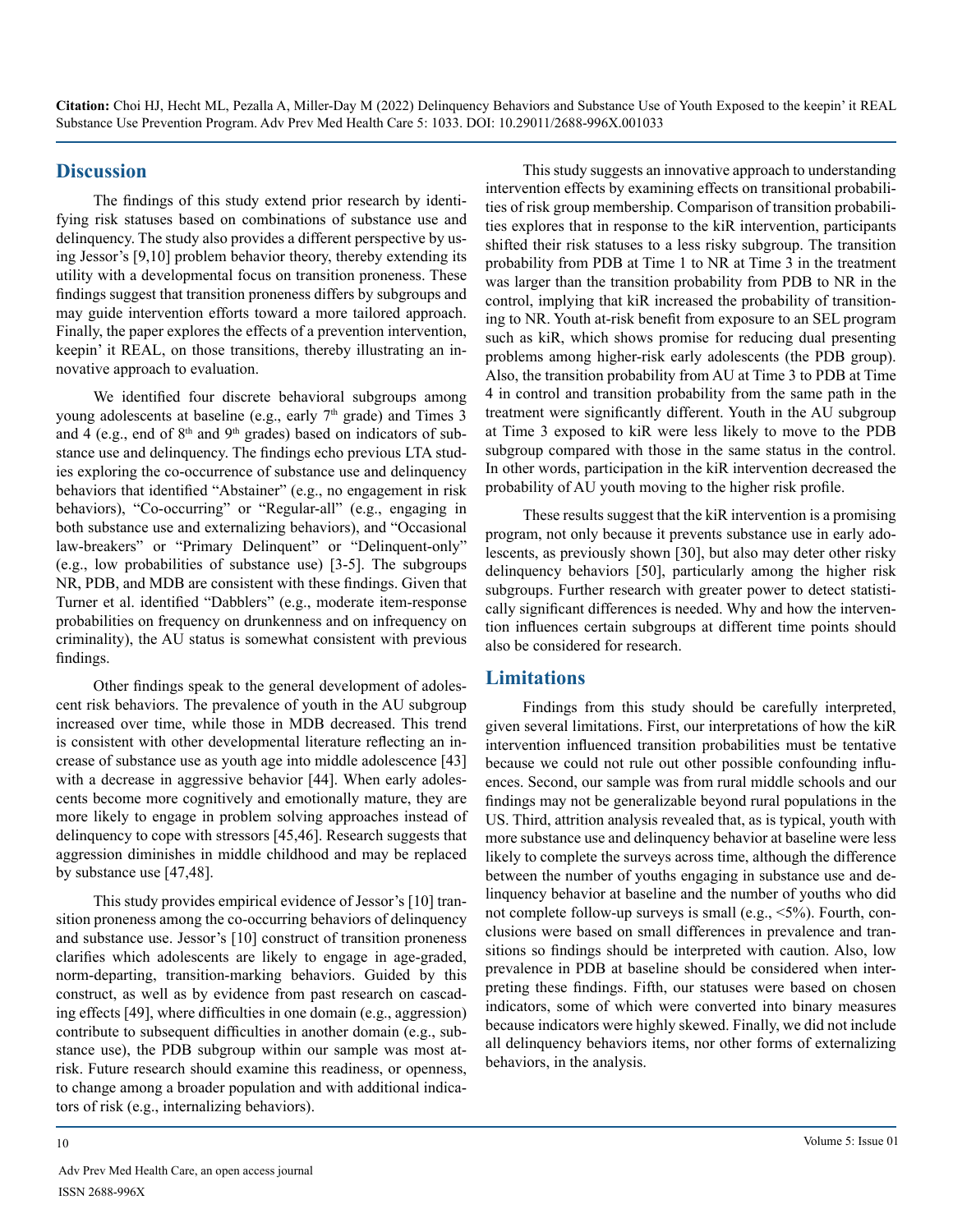#### **Conclusion**

Guided by Jessor's problem behavior theory, we identified four different types of adolescent statuses based on substance use and delinquency behavior as well as their transition proneness. SEL programs such as kiR may reduce dual presenting problems among higher-risk early adolescents.

#### **Declaration of Conflicting Interests**

The lead author, Hye Jeong Choi, has no conflicting interests and Drs. Hecht and Miller-Day own the copyright to the keepin' it REAL intervention. Dr. Pezalla has no conflicting interests.

#### **Role of Funding Sources**

The authors disclosed receipt of the following financial support for the research, authorship, and/or publication of this article: This publication was supported by Grant Number R01DA021670 from the National Institute on Drug Abuse. Its contents are solely the responsibility of the authors and do not necessarily represent the views of the National Institutes of Health.

#### **References**

- Greene K, Ray AE, Choi HJ, Glenn SD, Lyons RE, et al. (2020) Short [term effects of the REAL media e-learning media literacy substance](https://www.sciencedirect.com/science/article/abs/pii/S0376871620303355)  [prevention curriculum: An RCT of adolescents disseminated through a](https://www.sciencedirect.com/science/article/abs/pii/S0376871620303355)  [community organization. Drug](https://www.sciencedirect.com/science/article/abs/pii/S0376871620303355) Alcohol Depend 214: 108170.
- 2. [Hansen WB, McNeal Jr RB \(1997\) How DARE works: An examina](https://psycnet.apa.org/record/1997-03454-002)[tion of program effects on mediating variables. Health Educ Behav](https://psycnet.apa.org/record/1997-03454-002)  [24: 165-176.](https://psycnet.apa.org/record/1997-03454-002)
- 3. [Bright CL, Sacco P, Kolivoski KM, Stapleton LM, Jun HJ, et al. \(2017\)](https://www.tandfonline.com/doi/full/10.1080/1067828X.2016.1242100)  [Gender differences in patterns of substance use and delinquency: A](https://www.tandfonline.com/doi/full/10.1080/1067828X.2016.1242100)  latent transition analysis. [J Child Adolesc Subst Abuse](https://www.tandfonline.com/doi/full/10.1080/1067828X.2016.1242100) 26: 162-173.
- 4. [Monahan KC, Rhew IC, Hawkins JD, Brown EC \(2014\) Adolescent](https://pubmed.ncbi.nlm.nih.gov/25506186/)  pathways to co<sup>c</sup>occurring problem behavior: The effects of peer delin[quency and peer substance use. J Res Adolesc 24: 630-645](https://pubmed.ncbi.nlm.nih.gov/25506186/).
- 5. [Turner R, Daneback K, Skårner A \(2020\) Explaining trajectories of](https://pubmed.ncbi.nlm.nih.gov/31812079/)  [adolescent drunkenness, drug use, and criminality: A latent transition](https://pubmed.ncbi.nlm.nih.gov/31812079/)  [analysis with socio-ecological covariates. Addict Behav 102: 106145](https://pubmed.ncbi.nlm.nih.gov/31812079/).
- 6. [Kerridge BT, Chou SP, Huang B, Harford TC \(2020\) Sociodemograph](https://journals.sagepub.com/doi/abs/10.1177/0011128720915697)[ic characteristics, adverse childhood experiences, and substance use](https://journals.sagepub.com/doi/abs/10.1177/0011128720915697)  [and psychiatric disorders among adolescent-limited, adult-onset, life](https://journals.sagepub.com/doi/abs/10.1177/0011128720915697)[exposure-persistent offenders and nonoffenders in a general popula](https://journals.sagepub.com/doi/abs/10.1177/0011128720915697)tion survey. [Crime Delinq 66: 1729-1753.](https://journals.sagepub.com/doi/abs/10.1177/0011128720915697)
- 7. [Dick SJ, Forsyth CJ, Chen J, Forsyth YA, Biggar JrRW, et al. \(2019\)](https://www.researchgate.net/publication/323241689_School_and_Peers_Examining_the_Influence_of_Protective_Factors_on_Delinquency_and_Age_of_Onset)  [School and peers: Examining the influence of protective factors on](https://www.researchgate.net/publication/323241689_School_and_Peers_Examining_the_Influence_of_Protective_Factors_on_Delinquency_and_Age_of_Onset)  [delinquency and age of onset.](https://www.researchgate.net/publication/323241689_School_and_Peers_Examining_the_Influence_of_Protective_Factors_on_Delinquency_and_Age_of_Onset) Deviant Behav 40: 476-483.
- 8. [Pechorro P, Moreira K, Basto-Pereira M, Oliveira JP, Ray JV \(2019\)](https://pubmed.ncbi.nlm.nih.gov/30808797/)  [The self-report delinquency scale from the national longitudinal study](https://pubmed.ncbi.nlm.nih.gov/30808797/)  [of adolescent to adult health among at-risk for delinquency youths.](https://pubmed.ncbi.nlm.nih.gov/30808797/) Vi[olence Vict 34: 120-135.](https://pubmed.ncbi.nlm.nih.gov/30808797/)
- 9. Jessor R (1987) Problem□behavior theory, psychosocial develop[ment, and adolescent problem drinking. Br J Addict 82: 331-342](https://pubmed.ncbi.nlm.nih.gov/3472582/).
- 10. [Jessor R \(2017\) Understanding the initiation of marijuana use. In R.](https://ibs.colorado.edu/jessor/pb_theory.html)  [Jessor \(Ed\), Problem behavior theory and adolescent health](https://ibs.colorado.edu/jessor/pb_theory.html) (pp. 161- [175\). Springer: Cham](https://ibs.colorado.edu/jessor/pb_theory.html).
- 11. [Schulenberg JE, Johnston LD, O'Malley PM, Bachman JG, Miech RA,](https://files.eric.ed.gov/fulltext/ED608266.pdf)  [et al. \(2020\) Monitoring the future national survey results on drug use,](https://files.eric.ed.gov/fulltext/ED608266.pdf)  [1975-2019: Volume II, college students and adults ages 19-60. Ann](https://files.eric.ed.gov/fulltext/ED608266.pdf)  [Arbor: Institute for Social Research, The University of Michigan.](https://files.eric.ed.gov/fulltext/ED608266.pdf)
- 12. [Substance Abuse and Mental Health Services Administration \(2020\).](https://www.samhsa.gov/data/sites/default/files/reports/rpt29393/2019NSDUHFFRPDFWHTML/2019NSDUHFFR090120.htm)  [Key substance use and mental health indicators in the United States:](https://www.samhsa.gov/data/sites/default/files/reports/rpt29393/2019NSDUHFFRPDFWHTML/2019NSDUHFFR090120.htm)  [Results from the 2019 national survey on drug use and health \(HHS](https://www.samhsa.gov/data/sites/default/files/reports/rpt29393/2019NSDUHFFRPDFWHTML/2019NSDUHFFR090120.htm) [Publication No. PEP20-07-01-001, NSDUH Series H-55\). Rockville,](https://www.samhsa.gov/data/sites/default/files/reports/rpt29393/2019NSDUHFFRPDFWHTML/2019NSDUHFFR090120.htm)  [MD: Center for Behavioral Health Statistics and Quality, Substance](https://www.samhsa.gov/data/sites/default/files/reports/rpt29393/2019NSDUHFFRPDFWHTML/2019NSDUHFFR090120.htm)  [Abuse and Mental Health Services Administration](https://www.samhsa.gov/data/sites/default/files/reports/rpt29393/2019NSDUHFFRPDFWHTML/2019NSDUHFFR090120.htm).
- 13. [Jaggers JW, Sonsteng-Person M, Griffiths A, Gabbard WJ, Turner MM](https://journals.sagepub.com/doi/abs/10.1177/0044118X20922114)  [\(2021 Behavioral problems and psychological distress among seri](https://journals.sagepub.com/doi/abs/10.1177/0044118X20922114)[ously delinquent youth: Assessing a mediational pathway of parental](https://journals.sagepub.com/doi/abs/10.1177/0044118X20922114)  [monitoring, peer delinquency, and violence exposure. Youth Soc 53:](https://journals.sagepub.com/doi/abs/10.1177/0044118X20922114)  [230-251.](https://journals.sagepub.com/doi/abs/10.1177/0044118X20922114)
- 14. [Beck A, Heinz AJ, Heinz A \(2013\) Translational clinical neuroscience](https://pubmed.ncbi.nlm.nih.gov/24338662/)  [perspectives on the cognitive and neurobiological mechanisms under](https://pubmed.ncbi.nlm.nih.gov/24338662/)lying alcohol-related aggression. [Neuroscience of Aggression: 443-](https://pubmed.ncbi.nlm.nih.gov/24338662/) [474](https://pubmed.ncbi.nlm.nih.gov/24338662/).
- 15. [Coccaro EF, Fanning JR, Lee R \(2017\) Intermittent explosive disorder](https://pubmed.ncbi.nlm.nih.gov/28252880/)  [and substance use disorder: analysis of the national comorbidity sur](https://pubmed.ncbi.nlm.nih.gov/28252880/)[vey replication sample. J Clin Psychiatry](https://pubmed.ncbi.nlm.nih.gov/28252880/) 78: 697-702.
- 16. [D'Amico EJ, Edelen MO, Miles JN, Morral AR \(2008\) The longitudinal](https://pubmed.ncbi.nlm.nih.gov/17977669/)  [association between substance use and delinquency among high-risk](https://pubmed.ncbi.nlm.nih.gov/17977669/)  youth. Drug Alcohol [Depend 93: 85-92.](https://pubmed.ncbi.nlm.nih.gov/17977669/)
- 17. Lynne⊡Landsman SD, Graber JA, Nichols TR, Botvin GJ (2011) Tra[jectories of aggression, delinquency, and substance use across mid](https://pubmed.ncbi.nlm.nih.gov/21274853/)[dle school among urban, minority adolescents. Aggress. Behav 37:](https://pubmed.ncbi.nlm.nih.gov/21274853/)  [161-176](https://pubmed.ncbi.nlm.nih.gov/21274853/).
- 18. Jessor SL, Jessor R (2017) The Transition to sexual intercourse experience. In R. Jessor (Ed), Problem behavior theory and adolescent health (pp. 279-296). Springer, Cham.
- 19. Jessor R, Collins MI, Jessor SL (2017) Predicting the initiation of alcohol use. In R. Jessor (Ed), Problem behavior theory and adolescent health (pp. 15-32). Springer, Cham.
- 20. [Taylor RD, Oberle E, Durlak JA, Weissberg RP \(2017\) Promoting posi](https://pubmed.ncbi.nlm.nih.gov/28685826/)tive youth development through school based social and emotional learning interventions: A meta□analysis of follow□up effects. Child [Dev 88: 1156-1171.](https://pubmed.ncbi.nlm.nih.gov/28685826/)
- 21. Bear GG, Whitcomb SA, Elias MJ, Blank JC (2015) SEL and schoolwide positive behavioral interventions and supports (p. 453-467). In J. A. Durlak, C. E. Domitrovich, R. P. Weissberg, & T. P. Gullotta (Eds.), Handbook of Social and Emotional Learning: Research and Practice. The Guilford Press.
- 22. [Cook CR, Frye M, Slemrod T, Lyon AR, Renshaw TL, et al. \(2015\) An](https://www.ncbi.nlm.nih.gov/pmc/articles/PMC4446139/)  [integrated approach to universal prevention: Independent and com](https://www.ncbi.nlm.nih.gov/pmc/articles/PMC4446139/)[bined effects of PBIS and SEL on youths' mental health. Sch Psychol](https://www.ncbi.nlm.nih.gov/pmc/articles/PMC4446139/)  [Q 30: 166](https://www.ncbi.nlm.nih.gov/pmc/articles/PMC4446139/).